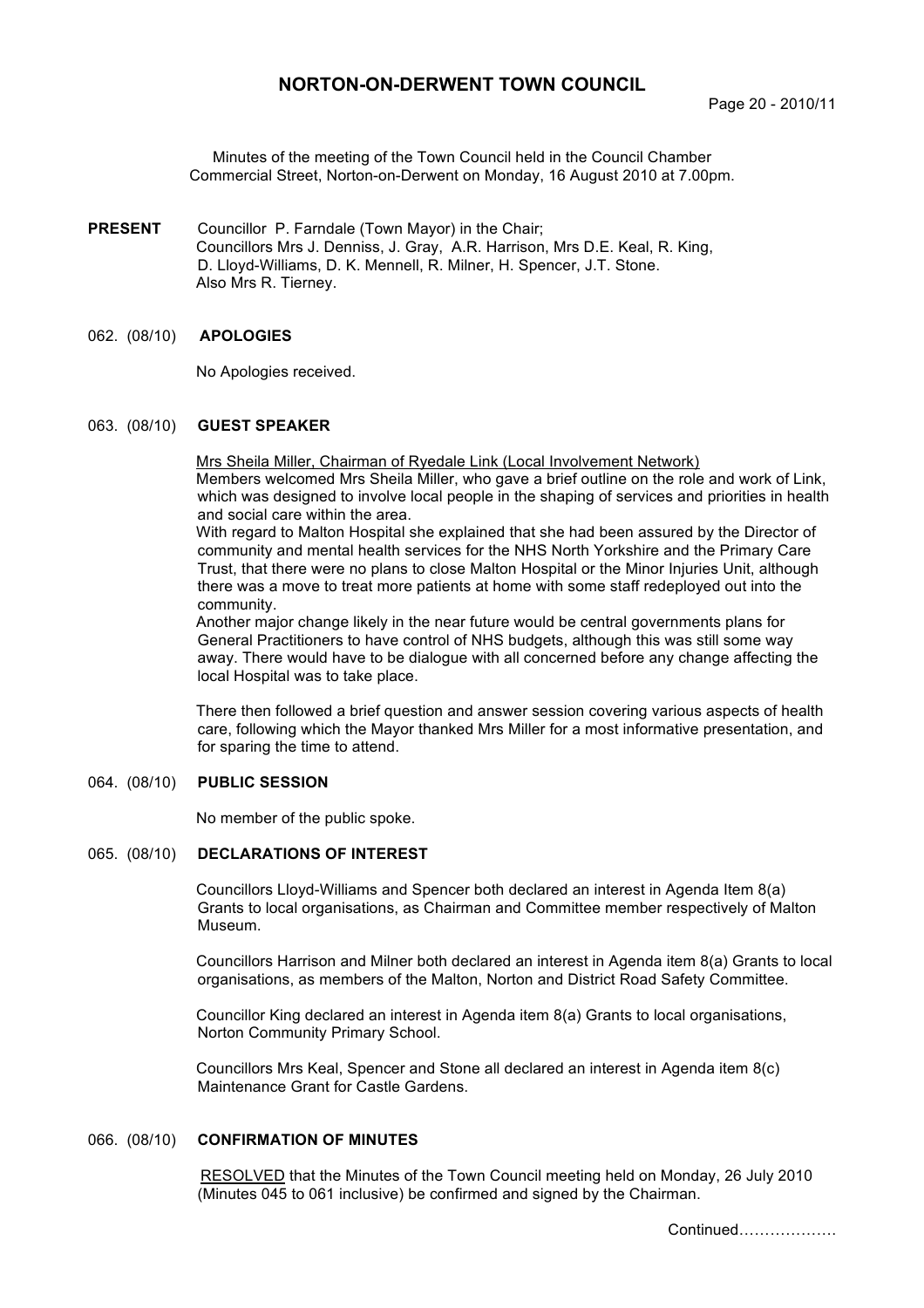### 067. (08/10) **MATTERS ARISING FROM MINUTES 045 TO 061 INCLUSIVE**

- (a) Minute 54 Yorkshire & The Humber Regional Training Partnership Councillor Mrs Denniss made a request to attend the Training Conference on Saturday 25 September 2010. The Clerk to make arrangements.
- (b) Minute 056 (c) Correspondence Public Conveniences Church Street. Councillor Spencer updated members on the situation with regard to the toilets, stating that Ryedale District Council had the matter in hand, and there was money set aside for improvements, which they hoped to implement in the near future.
- (c) Minute 060(b) Members Questions Grass Verge Langton Road. Councillor Spencer reported that the verge had now been cut but that sections nearest the lower path had been left, could this be looked at again. The Clerk to make enquiries.

### 068. (08/10) **FINANCIAL MATTERS**

- (a) Accounts paid and for payment The Clerk reported that accounts nos. 073 to 081 inclusive, amounting to £4638.95, had been paid since the last meeting of the Council. RESOLVED that accounts nos. 082 to 088 inclusive, amounting to £1201.65 be paid. Cheques were drawn and signed accordingly.
- (b) Financial report The Clerk's financial report for the period 01.7.10 to 31.7.10 was received.
- (c) Budgetary monitoring The Clerk's report for the period ending 31 July 2010 was received.

## 069. (08/10) **PLANNING MATTERS**

- (a) Planning applications referred to the Town Council by Ryedale District Council, for comment and/or recommendation were dealt with as follows: -
- 10/00788/FUL Alteration to shop front to include repositioning of entrance doors. Former Norton Post Office, 19-21 Church Street, Norton. For Mrs Mai Zhu Su Li. **RESOLVED Recommend Approval.**
- 10/00799/FUL Demolition of existing dwelling and erection of 2no. three-bedroom semi-detached dwellings with vehicular access, parking and amenity areas. 10 Plum Street, Norton. For N. Marwood RESOLVED Recommend Refusal, on the grounds that this is an over-development of what is a relatively small site with difficult access.
- 10/00880/ADV Display of 2no. internally-illuminated fascia signs, 2no. non-illuminated directional signs, 1no. internally-illuminated post mounted 'V' name sign and 1no.internally-illuminated poster display unit. 4A Welham Road, Norton. For Lidl UK Gmbh (Mr C Blyth) RESOLVED Recommend Approval.
- 10/00953/HOUSE Erection of single-storey extension to side. 1 Leat Close, Norton. For Mr & Mrs N Johnson RESOLVED Recommend Approval.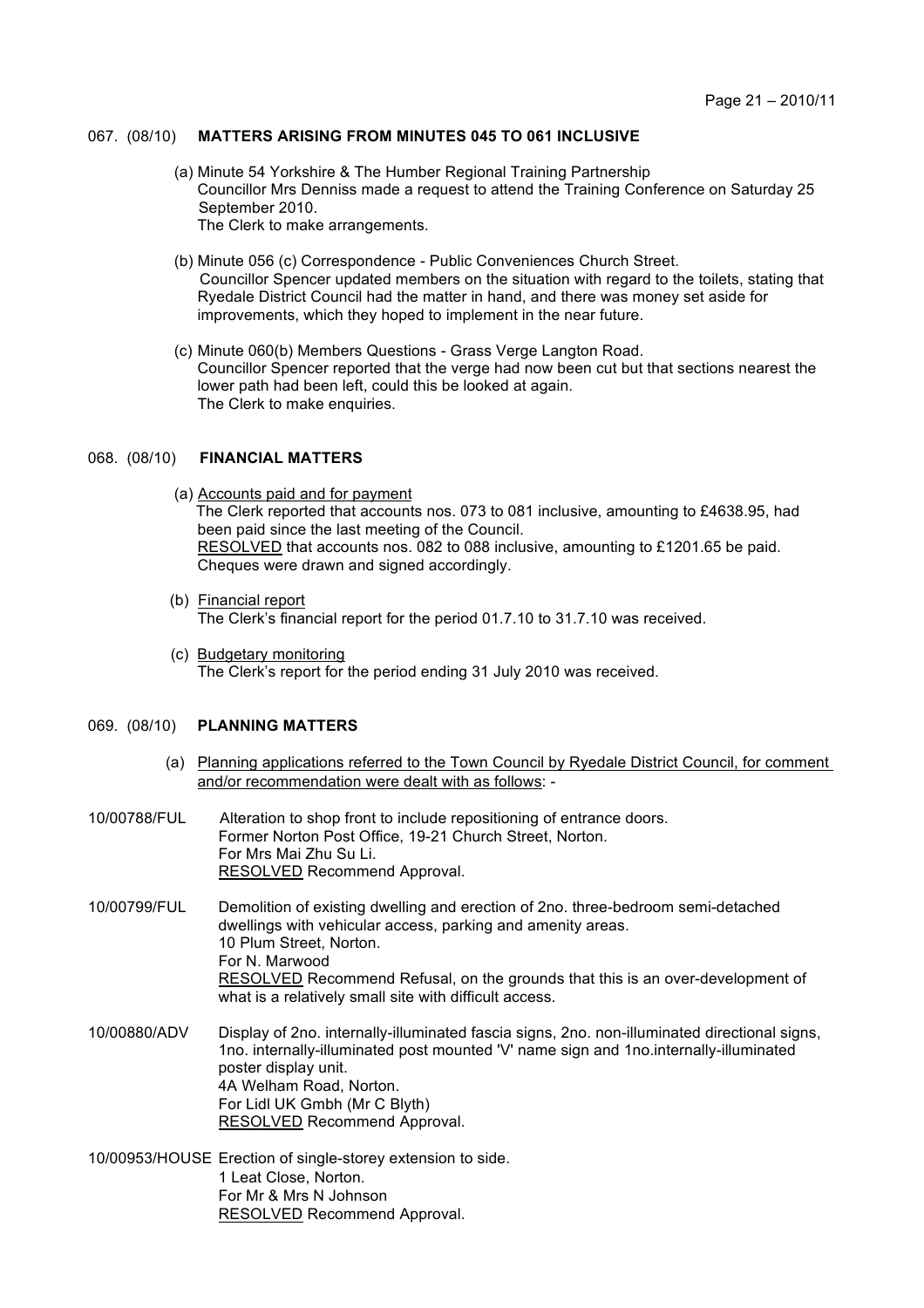- 069. (08/10) **PLANNING MATTERS** (continued)
	- (b) Planning decisions notified by Ryedale District Council:

#### Approved

10/00620/FUL Formation of 4no. Additional car parking spaces and installation of 3no. Solar panels on flat roof.

Derwent Surgery, Norton Road, Norton.

## 070. (08/10) **APPLICATIONS FOR GRANTS 2010/11**

(a) Local Organisations that benefit the community

Councillors Lloyd-Williams and Spencer had declared an interest in Malton Museum Foundation.

Councillors Harrison and Milner had declared an interest in Malton, Norton and District Road Safety Committee.

Councillor King had declared an interest in Norton Community Primary School.

The Clerk had circulated a list of organisations that had applied for a grant together with a schedule of grants awarded over the past three years.

RESOLVED that the Council in accordance with its powers under section 137 and 139 of the Local Government Act 1972, should incur the following expenditure which in the opinion of the Council, is in the interests of the area or its inhabitants and will benefit them in a manner commensurate with the expenditure:-

| <b>Malton Museum Foundation</b>                 | £200 |
|-------------------------------------------------|------|
| Malton, Norton & District Road Safety Committee | £50  |
| Norton Community Primary School                 | £200 |
| Ryedale District Council Chairman's Charity     | £100 |

### (b) Ryedale Citizens Advice Bureau

Members received a request for payment of a grant to Ryedale Citizens Advice bureau. RESOLVED to approve a grant of £1000.00 to the Citizens Advice Bureau, and ask would it be possible to see a copy of their latest audited accounts.

(c) Castle Gardens

Councillors Mrs Keal, Spencer and Stone had declared an interest in the following item.

Members received a request for payment of the maintenance grant for the Castle Gardens for the year 2010/11, from the Derwent Riverside Project Group.

RESOLVED that the Council in accordance with its powers under section 137 and 139 of the Local Government Act 1972, should incur the following expenditure which, in the opinion of the Council, is in the interests of the area or its inhabitants and will benefit them in a manner commensurate with the expenditure:-

Maintenance Grant for Castle Gardens **E**500

(d) Ryedale Cameras in Action

Members received a request for payment of the Councils contribution towards the upkeep of the cameras.

RESOLVED that a contribution of £3000 be paid for the year 2010/11.

(e) Town Criers Competition

Members received a request for payment of the agreed contribution towards the Town Criers Competition.

RESOLVED that the Council in accordance with its powers under section 137 and 139 of the Local Government Act 1972, should incur the following expenditure which, in the opinion of the Council, is in the interests of the area or its inhabitants and will benefit them in a manner commensurate with the expenditure:-

Town Criers Competition Grant **E100**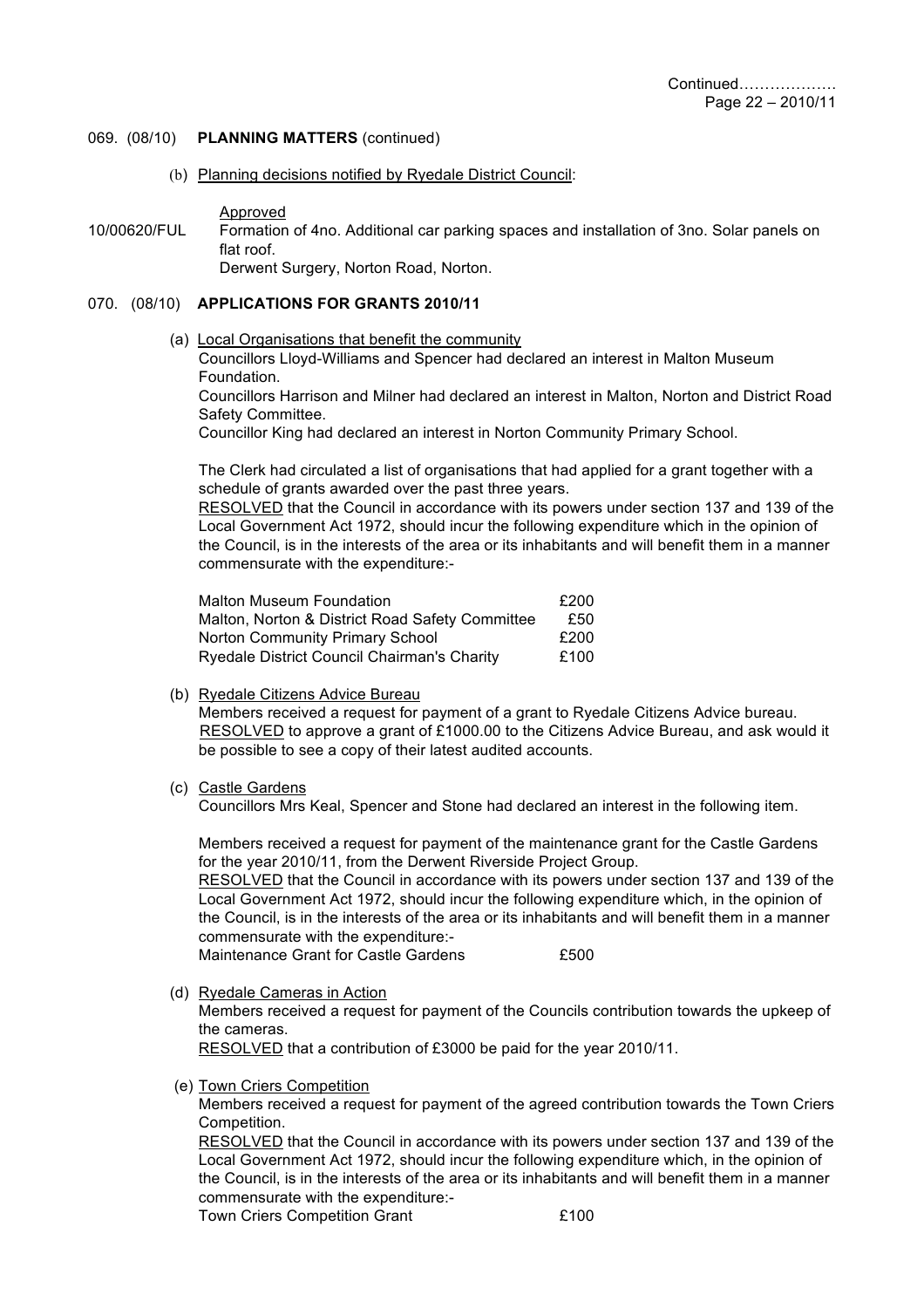## 071. (08/10) **NORTH YORKSHIRE COUNTY COUNCIL MATTERS**

(a) Yorkshire Wolds Cycle Route

Members received details of the proposed Wolds Cycle Route, which although mainly running through East Yorkshire the route did pass into North Yorkshire and through part of Norton.

RESOLVED that the Town Council supports the proposals put forward, for the Yorkshire Wolds Cycle Route.

(b) Concessionary Fares Scheme

Members received details of proposed changes to the Concessionary Fares Scheme which was due to become the responsibility of North Yorkshire County Council to administer in April 2011. At present the concessionary passes can be used at any time from 9am to 6am the following morning Monday to Friday and at any time at weekends and bank holidays. The proposed changes to the above arrangements, in order to save on costs, would be to allow the passes to be used between 9.30am and 11pm Monday to Friday and at any time during weekends and bank holidays.

Following debate of the issues it was;

RESOLVED that the Town Council while understanding the need to save on costs does not support the proposed changes, and believes that concessionary passes should be allowed to be used from 9am Monday to Friday.

## 072. (08/10) **CORRESPONDENCE**

 (a) Ryedale Safer Neighbourhood Team - Monthly Crime Statistics (July) for Malton and Norton. For information. Noted

- (b) Ryedale District Council Parish Update Summer 2010. For information. Noted.
- (c) Ryedale District Council Streetscene Services Leaflet. For information. Noted.
- (d) North Yorkshire Fire & Rescue Service Corporate Report 2010/11. Copy available in the office, for information. Noted.

# 073. (08/10) **CLERK'S REPORT**

(a) Town Criers Competion

Members received details of the programme for the Town Criers Competition, to be held on Saturday 23 October 2010. Which was to parade through Norton in the morning with the first cry being held in the Derwent Arms Car Park or at Trinity Methodist Church if wet. They would then parade round Malton in the afternoon with the second cry being held outside the Milton Rooms or if wet in the cattle market. Both the Mayor of Malton and the Mayor of Norton were to be judges.

(b) Welfare Benefits Scheme

Members received a brief outline of a Welfare Benefits Scheme that had been piloted in Pickering with funding from the PCT. The scheme entailed a specialist benefits advisor being employed once a week, based at Pickering Doctors Surgery. With referrals being made by the Doctors themselves. The pilot scheme had been considered a success but now there was no more funding from the PCT.

It was hoped that the scheme could be expanded to cover all five of the towns in Ryedale, with an advisor in each of the surgeries once a week, with funding coming from all five of the Town Councils.

A presentation was to be given at the next Five Towns meeting when it was hoped more details would be available.

Members noted the Welfare Benefits Scheme with interest.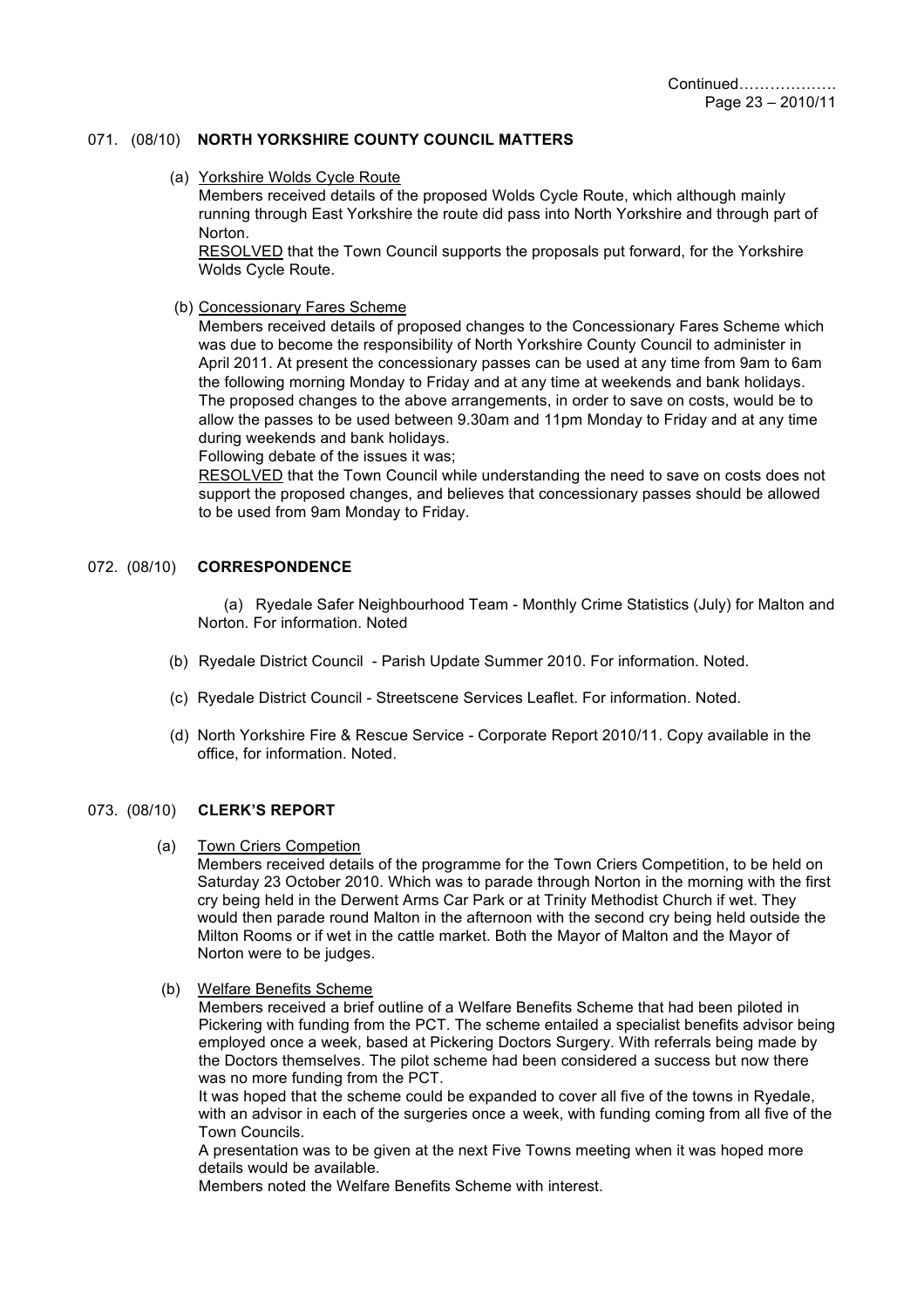#### 073. (08/10) **CLERK'S REPORT** (continued)

- (c) King George's Playing Field Re-development The Clerk reported that the funding for the re-development, with a planning 106 agreement from Redrow Ltd, had now been received from Ryedale District Council, the planning authority. Funding amount being £90,000.00. Noted by members.
- (d) Councillors Audit

The Clerk requested Councillors Farndale (Mayor), Mrs Keal, and Mennell arrange to contact the office and undertake the necessary audit, as there was a requirement by the Audit Commission to change an accounting procedure. Noted by members.

(e) New Litter and Dog Bins

The Clerk reported that the new bins had now been installed, with two litter bins being placed at the Riverside Field, and a litter/dog bin placed at the open area between The Chase and Kingston Drive.

#### 074. (08/10) **TOWN MAYOR/CHAIRMANS REPORT**

The Mayor reported on his attendance at:

- Ryedale District Council, full Council Meeting main agenda item Wentworth Street Car Park. The Yorkshire Day Celebrations,
- hosted by Hedon in East Yorkshire.

The 60th Wedding Anniversary of Mr and Mrs Richard Gooder. Mr Gooder had served as a Councillor for Norton between 1979 and 1983.

# 075. (08/10) **REPORTS OF REPRESENTATIVES ON OTHER ORGANISATIONS**

Councillor King reported on his attendance at:

• North Yorkshire Fire & Rescue Service, Community Safety Road Show held at Malton Fire Station. Councillor Mrs Keal reported on:

The Castle Gardens, outlining

• The Malton and Norton

the events planned for the following weekend, which included a 'Gardeners Question Time'.

Councillor Mennell reported on:

Dispensary Fund.

# 076. (08/10) **MEMBERS' QUESTIONS**

- (a) Councillor Harrison asked if anything could be done about the condition of the footpath in Beverley Road outside the 30mph limit, which was in a poor state of repair. The Clerk agreed to report it to the relevant authority.
- (b) Councillor Mrs Denniss asked if the Council kept a register of vulnerable residents. In answer it was stated that this was not within the Councils remit.
- (c) Councillor Milner reported that the pedestrian access through the road works in Welham Road was not very clearly laid out, and was causing problems for members of the public. The Clerk agreed to report it to the relevant authority.
- (d) Councillor Mrs Keal asked if there had been any further developments with regard to the town merger, and also would it be possible for more joint meetings of the Town Councils of Malton and Norton to be held.